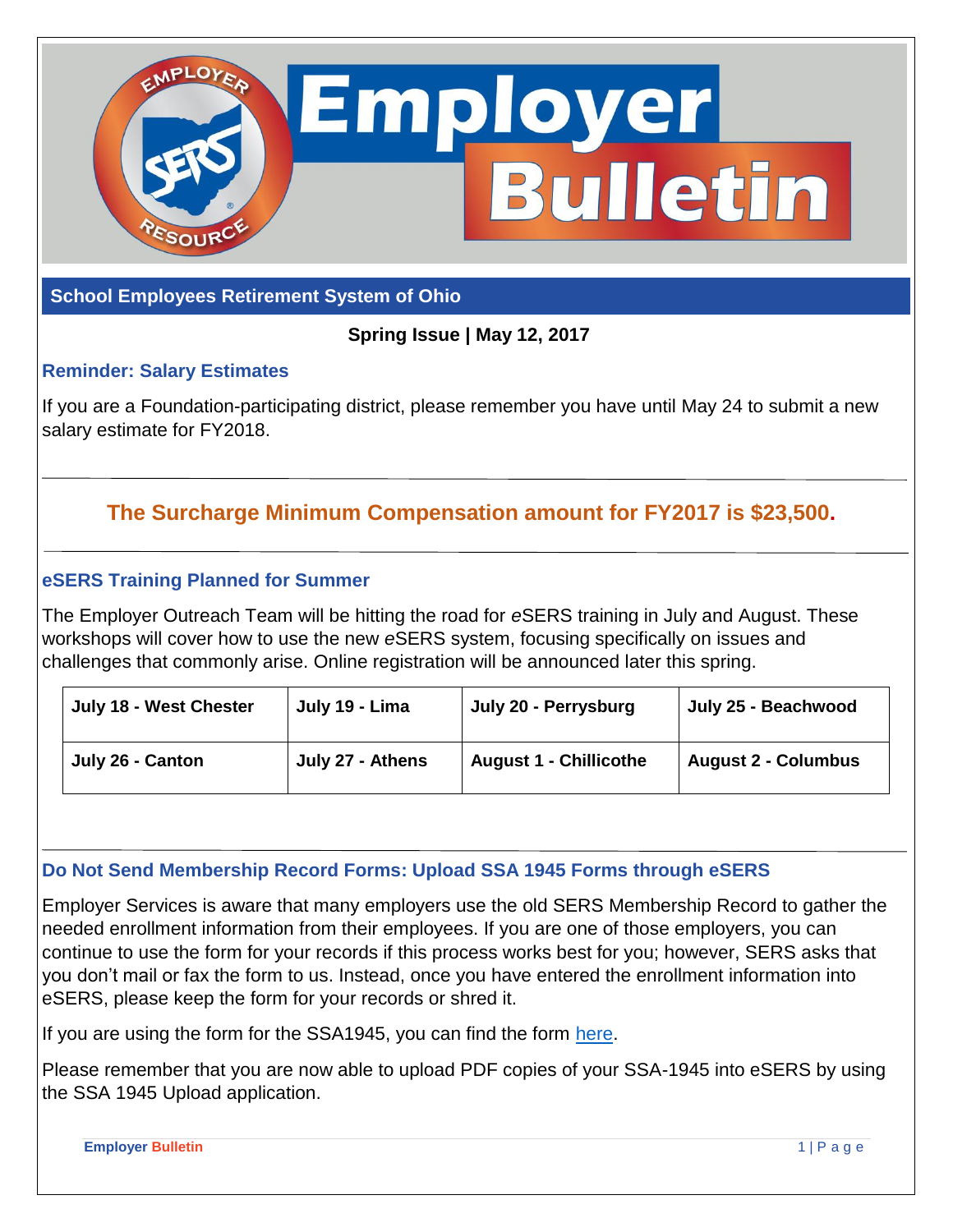## **Contract Employees and Membership Determinations**

### **Who Should Contribute?**

If you contract directly with a person to provide services, and the nature of the person's relationship to you is that of an employee – not independent contractor – that person must contribute to SERS. Simply including language in the agreement stating the relationship is that of an independent contractor does not determine the classification.

#### **Have a Question about Membership?**

When you have a question whether an employee should be reported to SERS, you should always request a membership determination. SERS requires a copy of the job description and/or the contract. Depending on the type of membership determination, we may request that you fill out the new Membership Determination Form (75.768). You can find the [form here.](http://www.ohsers.org/Document/Get/15710)

#### **Who Has the Burden?**

The law places the risk of an incorrect membership determination on the employer. This means if a membership question arises, and SERS determines the person is an employee and should be contributing to SERS, you are responsible for the employer and employee contributions, plus interest.

[Click here](http://www.ohsers.org/Document/Get/16135) to view the Membership Fact Sheet for additional information.

## **Minimum Compensation amounts and the Employer Contribution Allocation can be found on the SERS website at www.ohsers.org, under "Audit Resources."**

#### **New CAFR and SAFR on the Employer Page**

The new *Comprehensive Annual Financial Report* (CAFR) is now available. It contains extensive data and detailed facts about SERS' financial operations for the period from July 1, 2015, to June 30, 2016. It outlines initiatives and investments, and includes actuarial and statistical information.

However, if the CAFR is just a little more financial information than you want, check out the *Summary Annual Financial Report* (SAFR).

As a companion to the CAFR, the SAFR provides a brief overview summarizing the financial health, investment performance, demographics, and key accomplishments of the previous fiscal year.

Printable versions of both are available on the Employer Publications page of the SERS website under ["Audit Resources.](http://www.ohsers.org/audit-resources)"